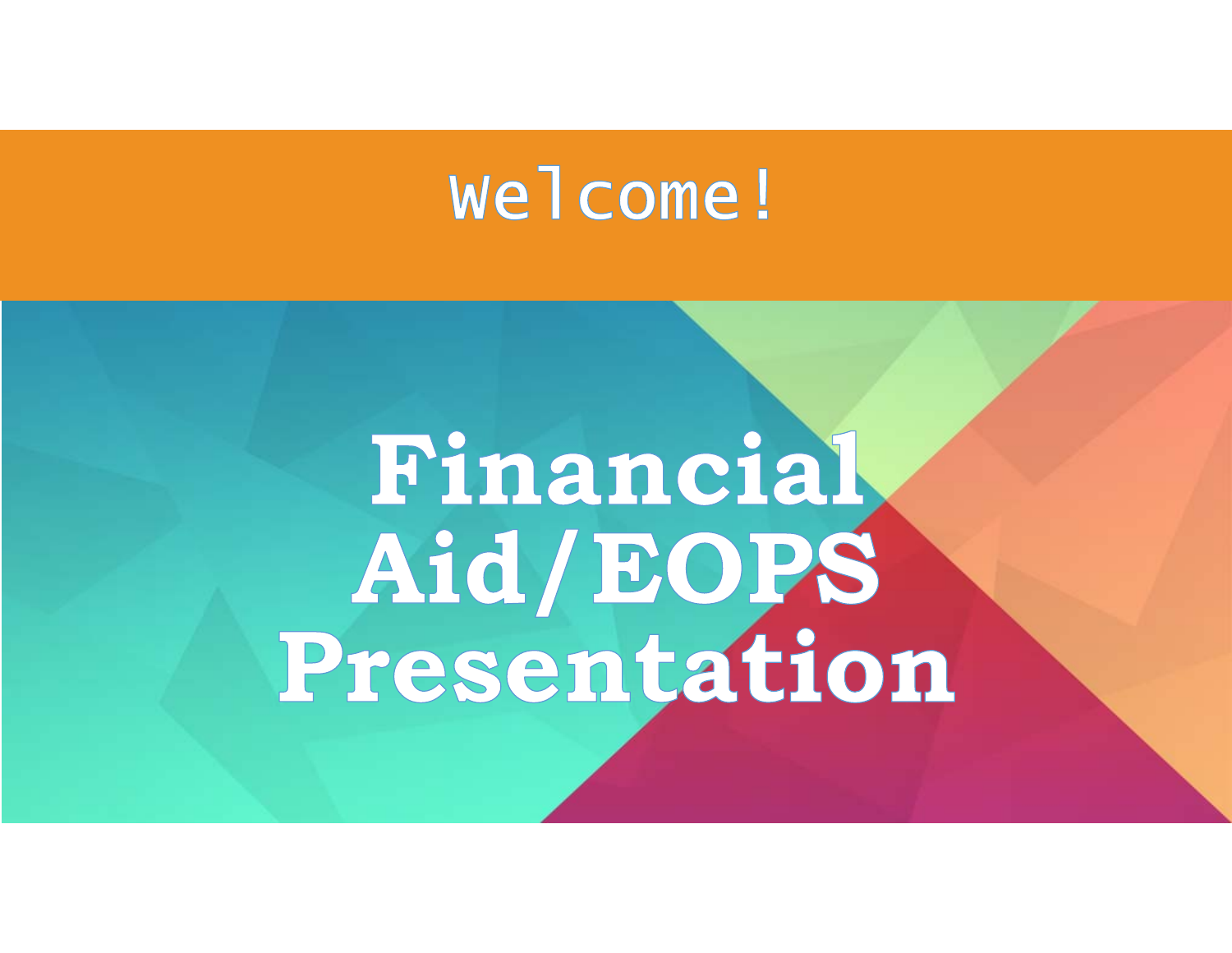## Financial Aid 101

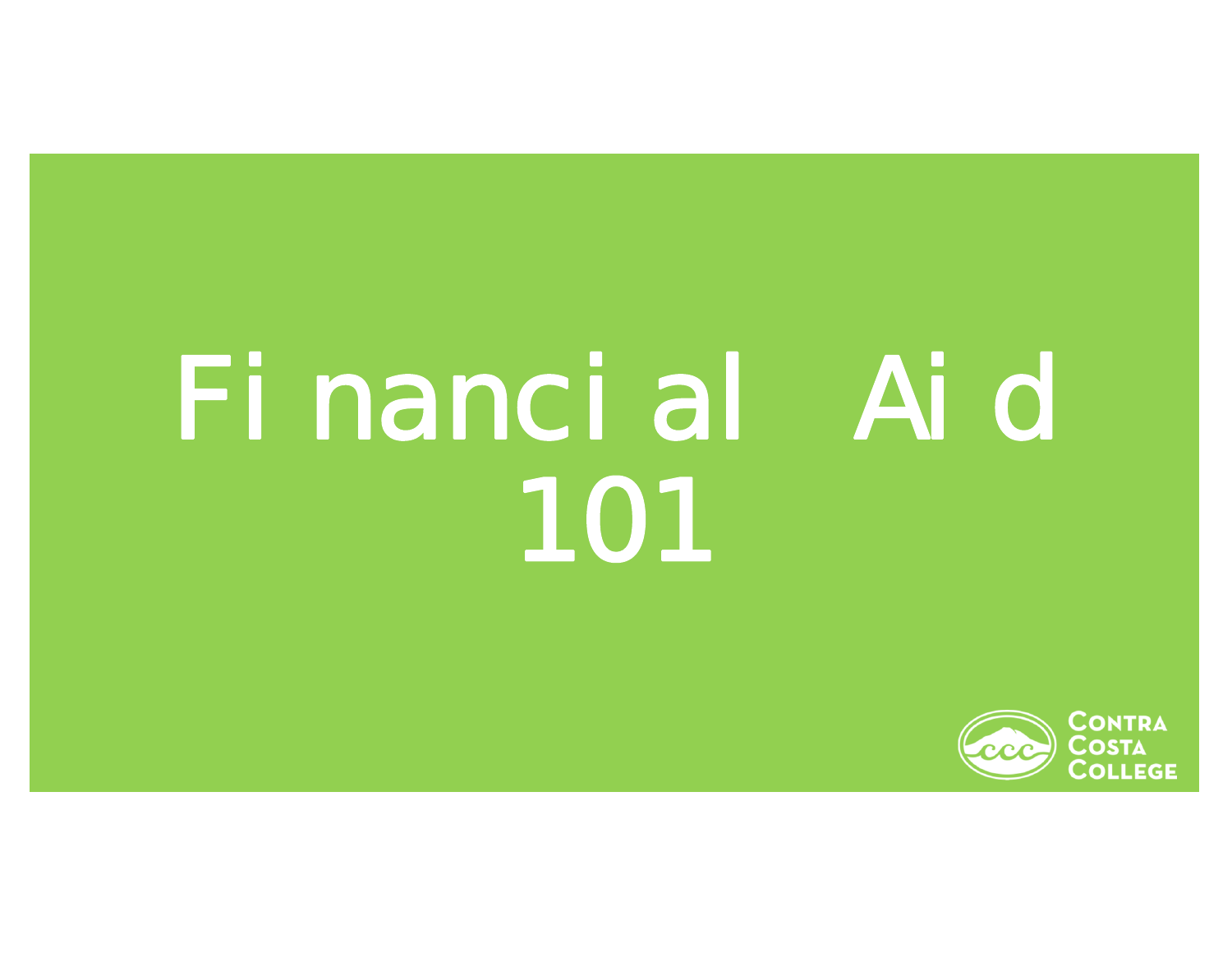## WHAT ARE THE DIFFERENT TYPES OF FINANCIAL AID?

FEDERAL PELL GRANTFEDERAL WORK-STUDYFEDERAL STUDENT LOANS

MUST MEET THE FOLLOWING REQUIREMENTS:U.S. CITIZEN OR ELIGIBLE NON-CITIZEN ENROLLED IN AN ELIGIBLE PROGRAMHAVE H.S. DIPLOMA OR EQUIVALENTMEET THE SATISFACTORY ACADEMIC PROGRESS POLICY

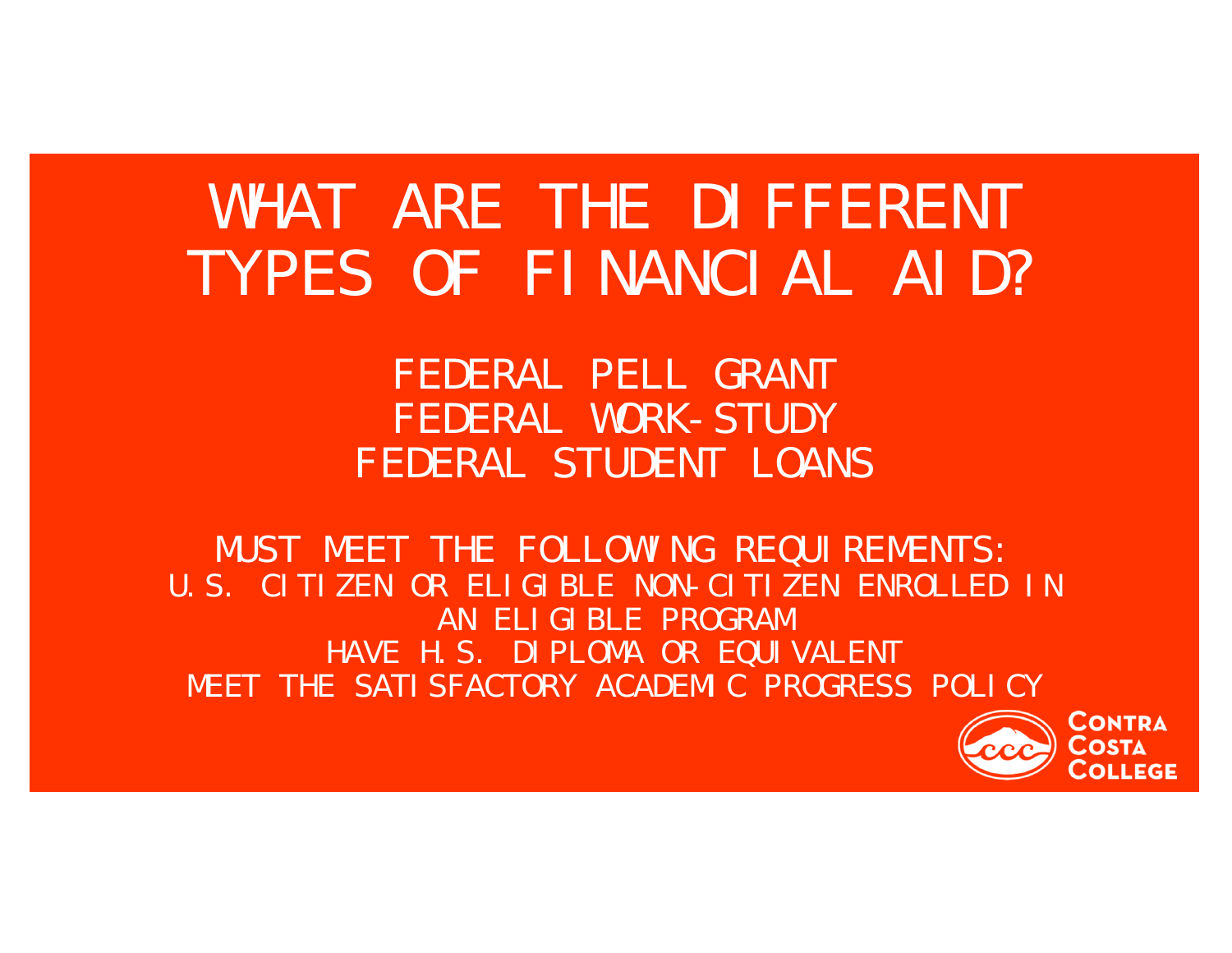## WHAT ARE THE DIFFERENT TYPES OF FINANCIAL AID?

#### BOARD OF GOVERNORS FEE WAIVER (BOG)

#### CAL GRANT

CHAFEE GRANT-CURRENT OR FORMER FOSTER YOUTH WHO HAVE NOT REACHED 22<sup>ND</sup> BIRTHDAY WWW. CHAFEE. CSAC. CA. GOV

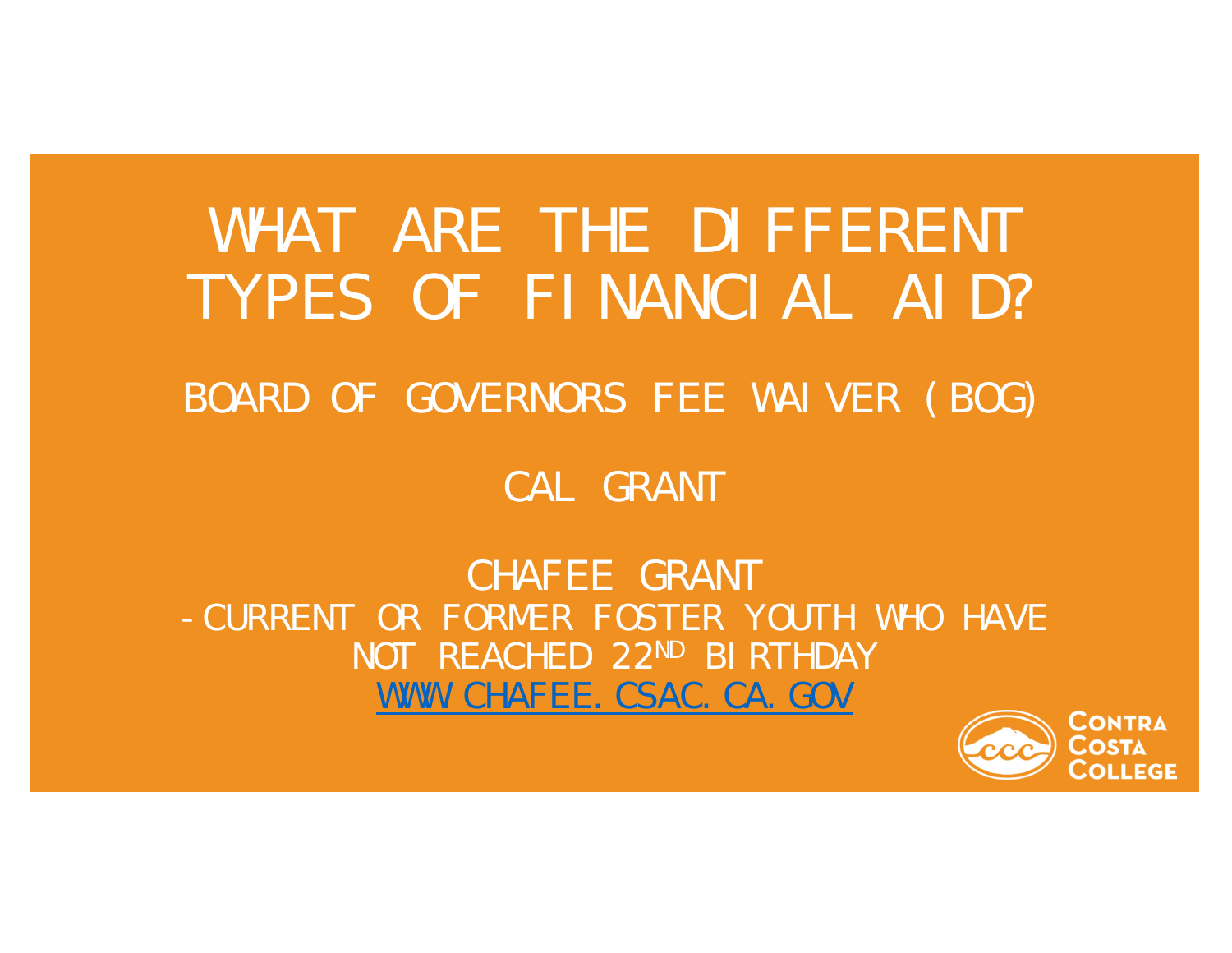### HOW DO I APPLY FOR FINANCIAL AID?

#### FREE APPLICATION FOR FEDERAL STUDENT AID (FAFSA)

-U.S. CITIZENS AND ELIGIBLE NON CITIZENS (PERMANENT RESIDENTS)

#### CALIFORNIA DREAM ACT APPLICATION (CADA)

-STUDENTS WHO ARE UNDOCUMENTED

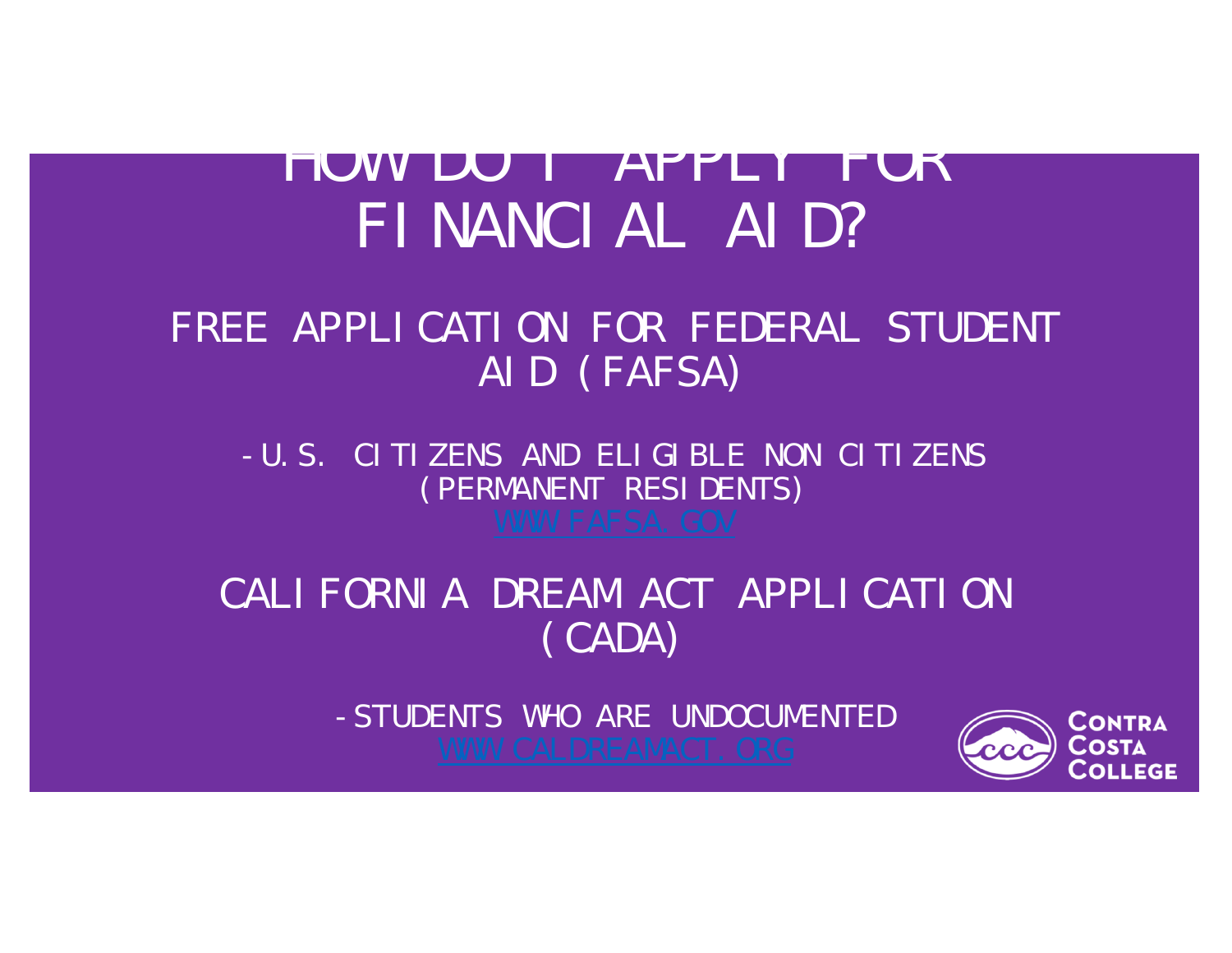## WHAT INFORMATION DO I NEED TO APPLY?

-PERSONAL INFORMATION: NAME, DATE OF BIRTH, SOCIAL SECURITY NUMBER, DEMOGRAPHIC INFORMATION

-INCOME INFORMATION: TAX RETURNS, W-2 FORMS, DOCUMENTATION OF UNTAXED INCOME

-ALL OF THE ABOVE INFORMATION FOR YOURSELF AND YOUR PARENTS IF YOU ARE CONSIDERED A DEPENDENT STUDENT

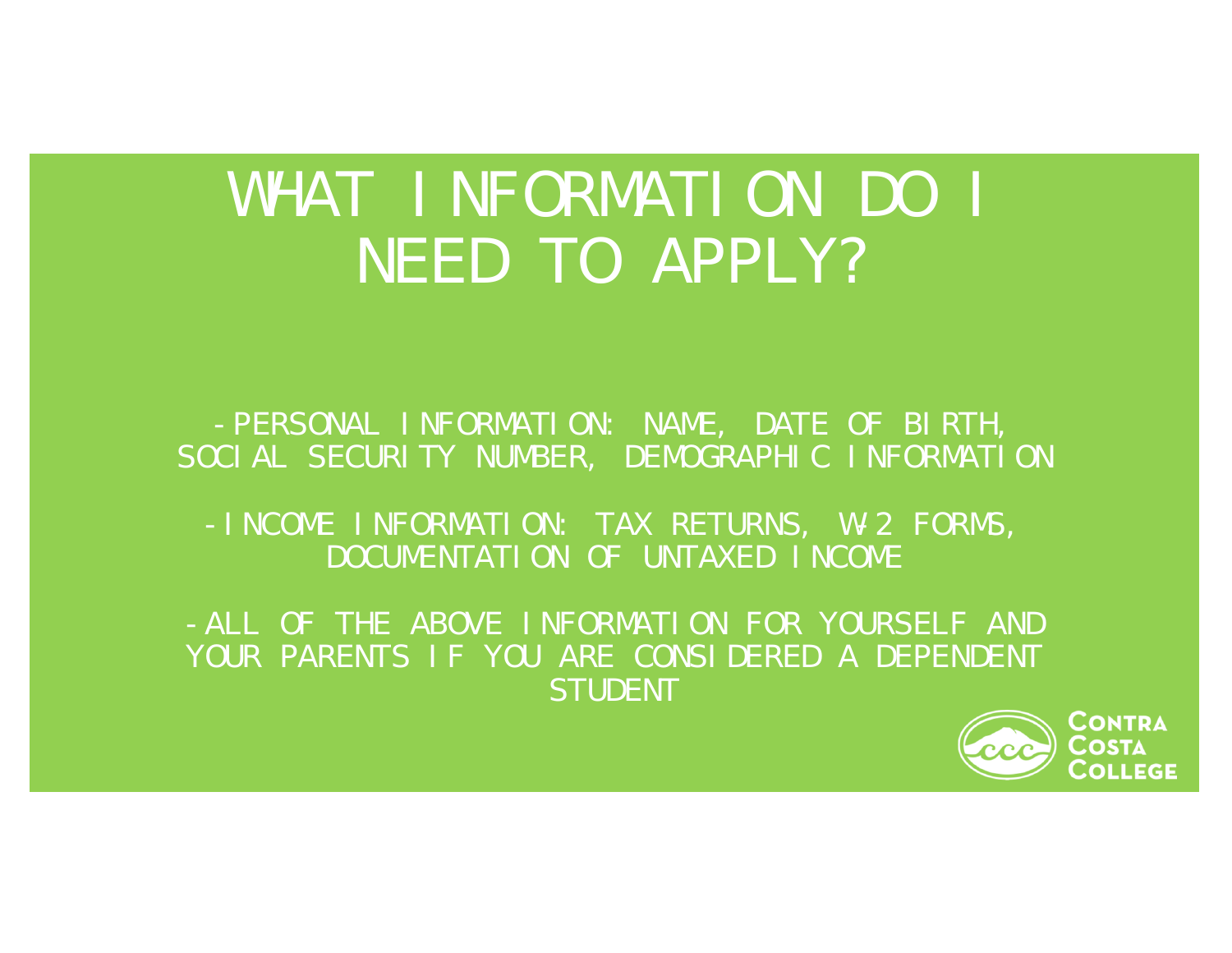### DEPENDENT VS. INDEPENDENT

-WERE YOU BORN BEFORE JANUARY 1, 1996? -ARE YOU MARRIED?-DO YOU HAVE, OR WILL HAVE, CHILDREN OR OTHER DEPENDENTS WHO WILL RECEIVE MORE THAN HALF OF THEIR SUPPORT FROM YOU BETWEEN JULY 1, 2019 AND JUNE 30, 2020? -AT THE TIME SINCE YOU TURNED 13, WERE BOTH OF YOUR PARENTS DECEASED, WERE YOU IN FOSTER CARE, OR WARD OF THE COURT?-ARE YOU AN EMANCIPATED MINOR? -WERE YOU DETERMINED TO BE AN UNACCOMPANIED YOUTH WHO WAS CONSIDERED HOMELESS?

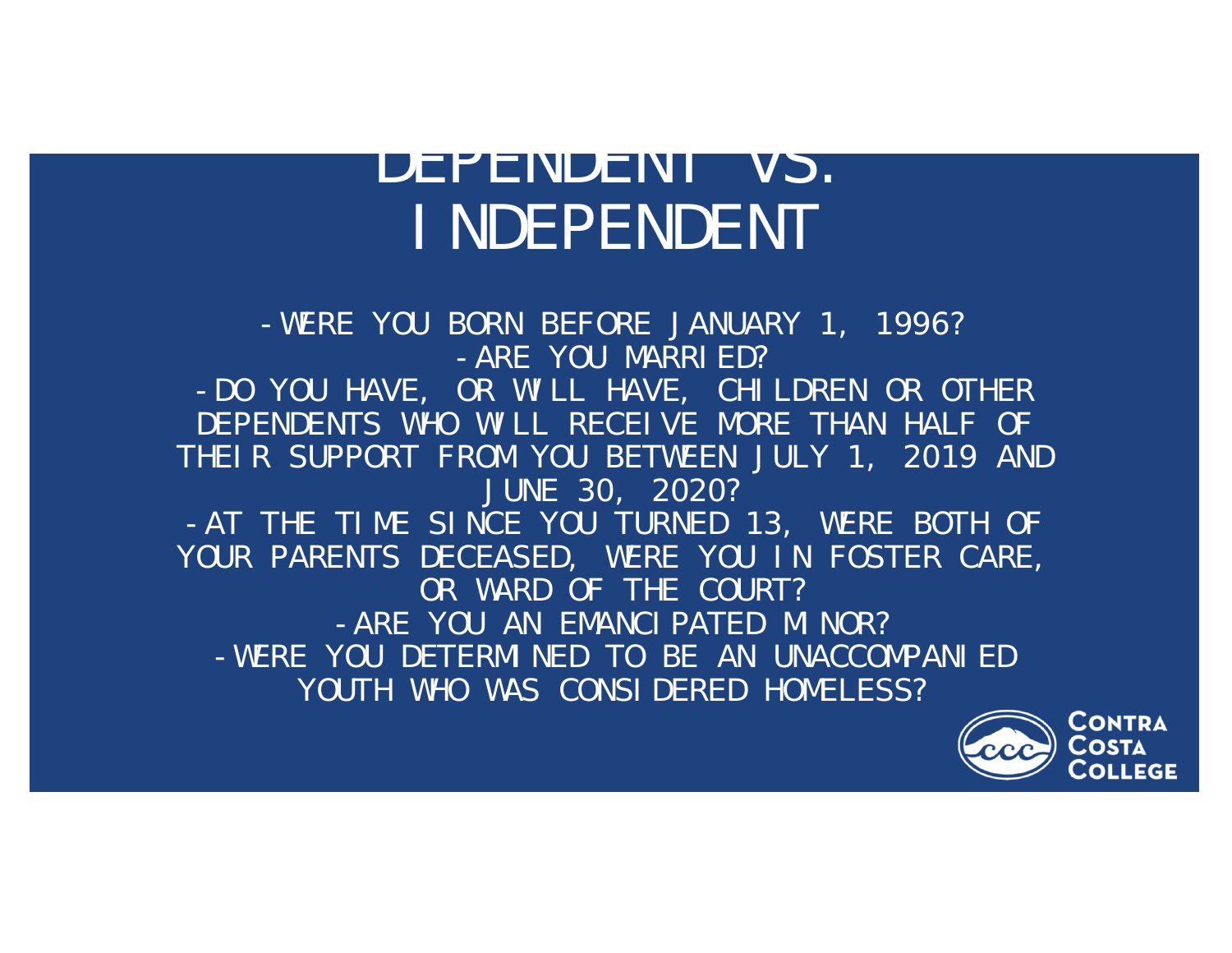## ANYTHING ELSE I SHOULD KNOW ABOUT APPLYING?

-APPLY EARLY!, FAFSA AND CADA BECOMES AVAILABLE OCTOBER 1ST OF EVERY YEAR AND THE PRIORITY DEADLINE IS MARCH 2ND

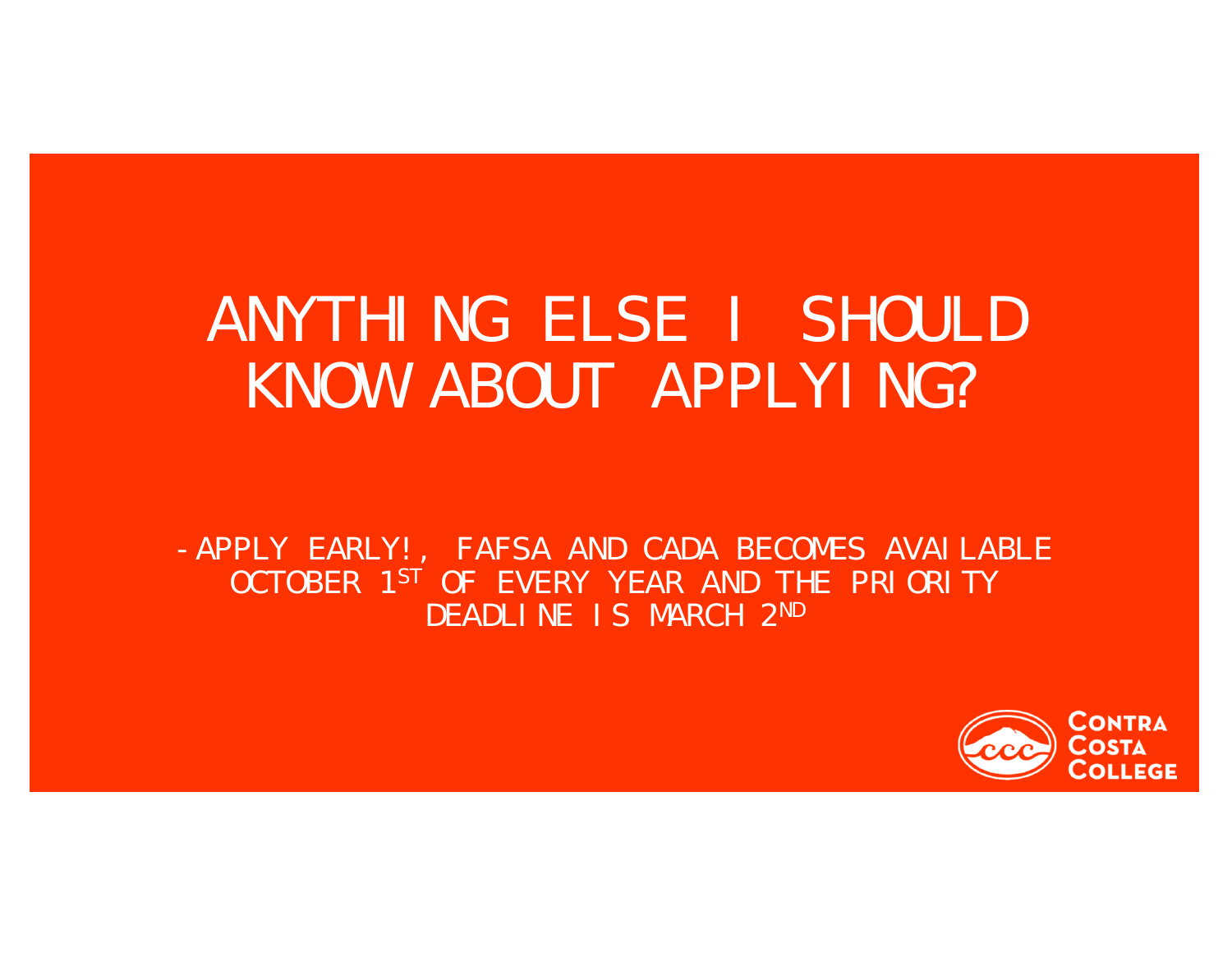#### I J THERE ANYTHING THAT CAN AFFECT MY ELIGIBILITY?

PELL LIFETIME ELIGIBILITY -NO STUDENT CAN RECEIVE MORE THAN 12 FULL-TIME SEMESTER OF PELL GRANT IN THEIR LIFETIME (SIX YEARS, OR 600%) SATI SFACTORY ACADEMIC PROGRESS (SAP) POLICY -MINIMUM 2.0 CUMULATIVE AND SEMESTER GPA -RECEIVE CREDIT FOR AT LEAST 67% OF THE TOTAL ATTEMPTED UNITS-CANNOT ATTEMPT MORE THAT 150% OF THE TOTAL UNITS REQUIRED FOR YOUR MAJOR/PROGRAMCONTRA

> Costa COLLEGE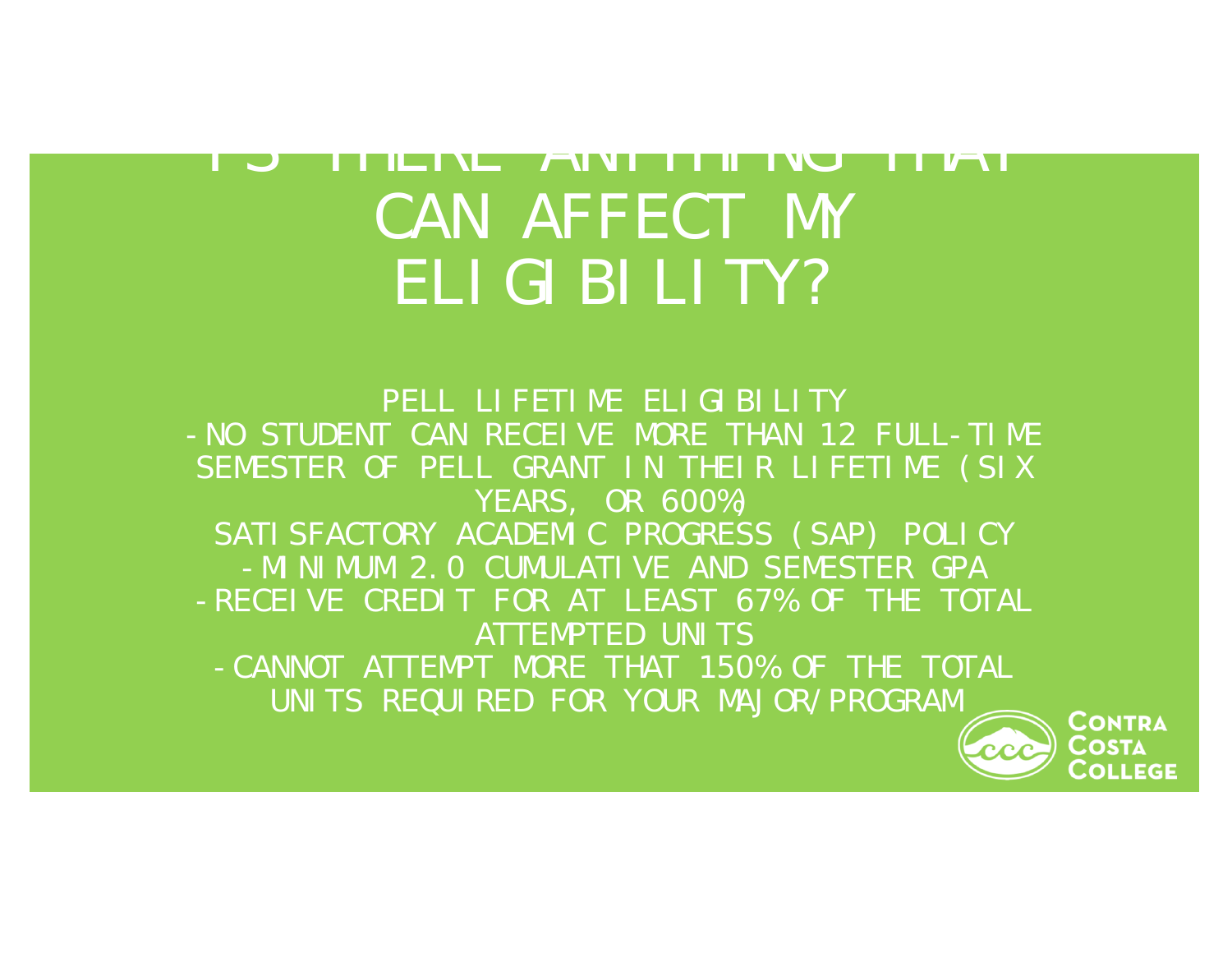## WHERE CAN I FIND OUT HOW MUCH PELL GRANT I HAVE LEFT?

#### USE YOUR FSA ID TO LOG ON TO:

#### WWW. NSLDS. GOV

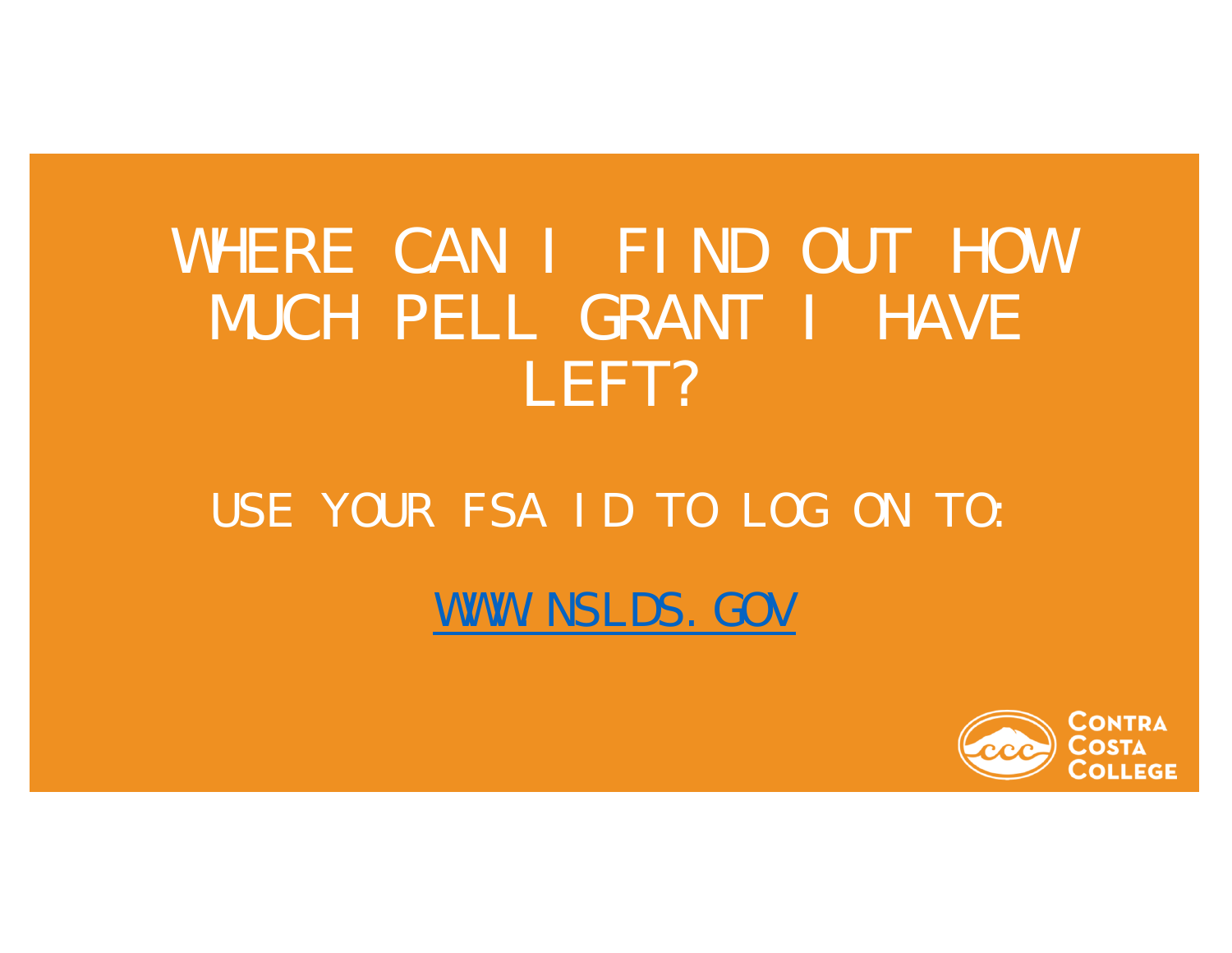## FOLLOW US ON SOCIAL MEDIA!

@FINAIDATCCC OR SEARCH "OFFICE OF FINANCIAL ASSISTANCE AT CONTRA COSTA COLLEGE"

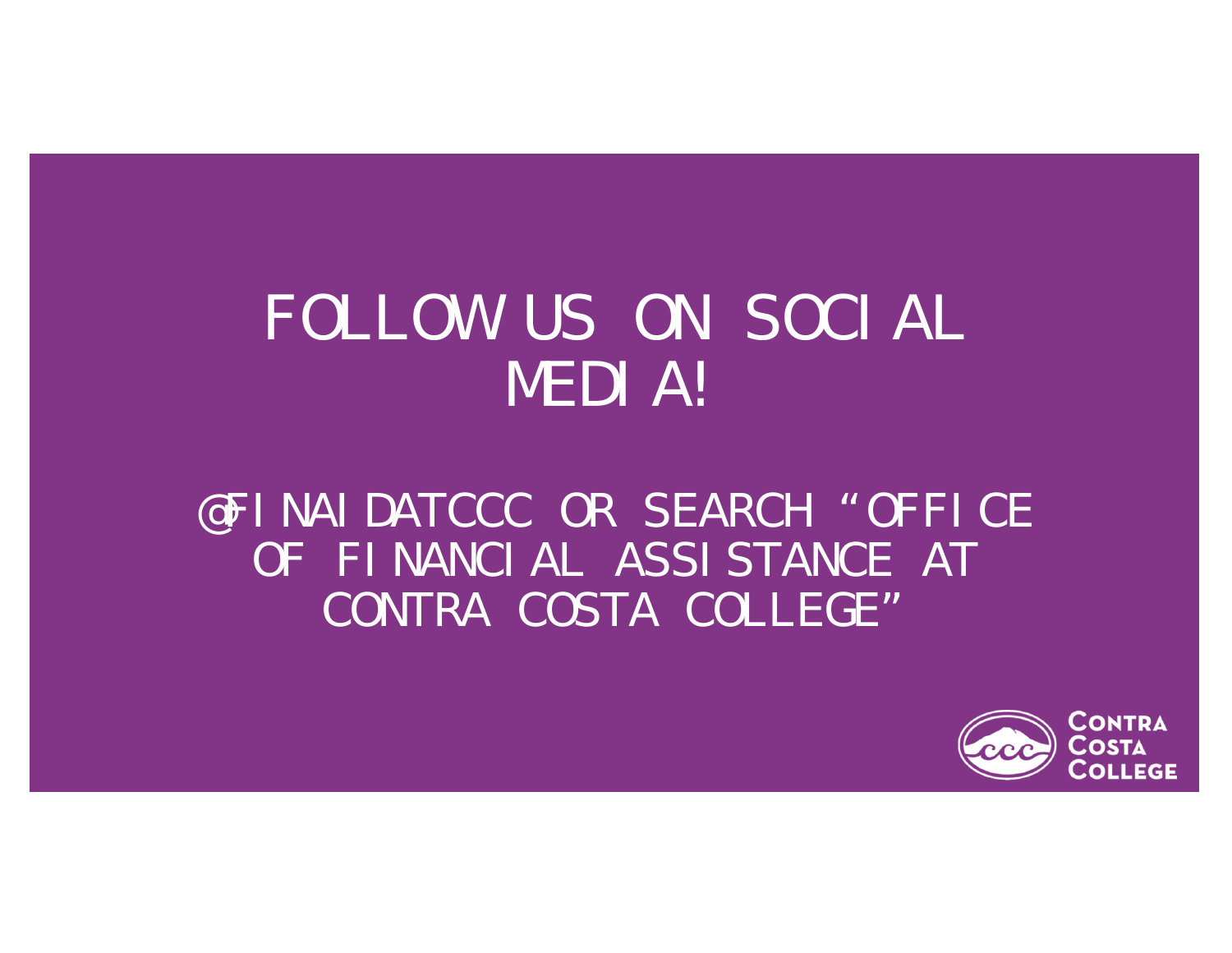



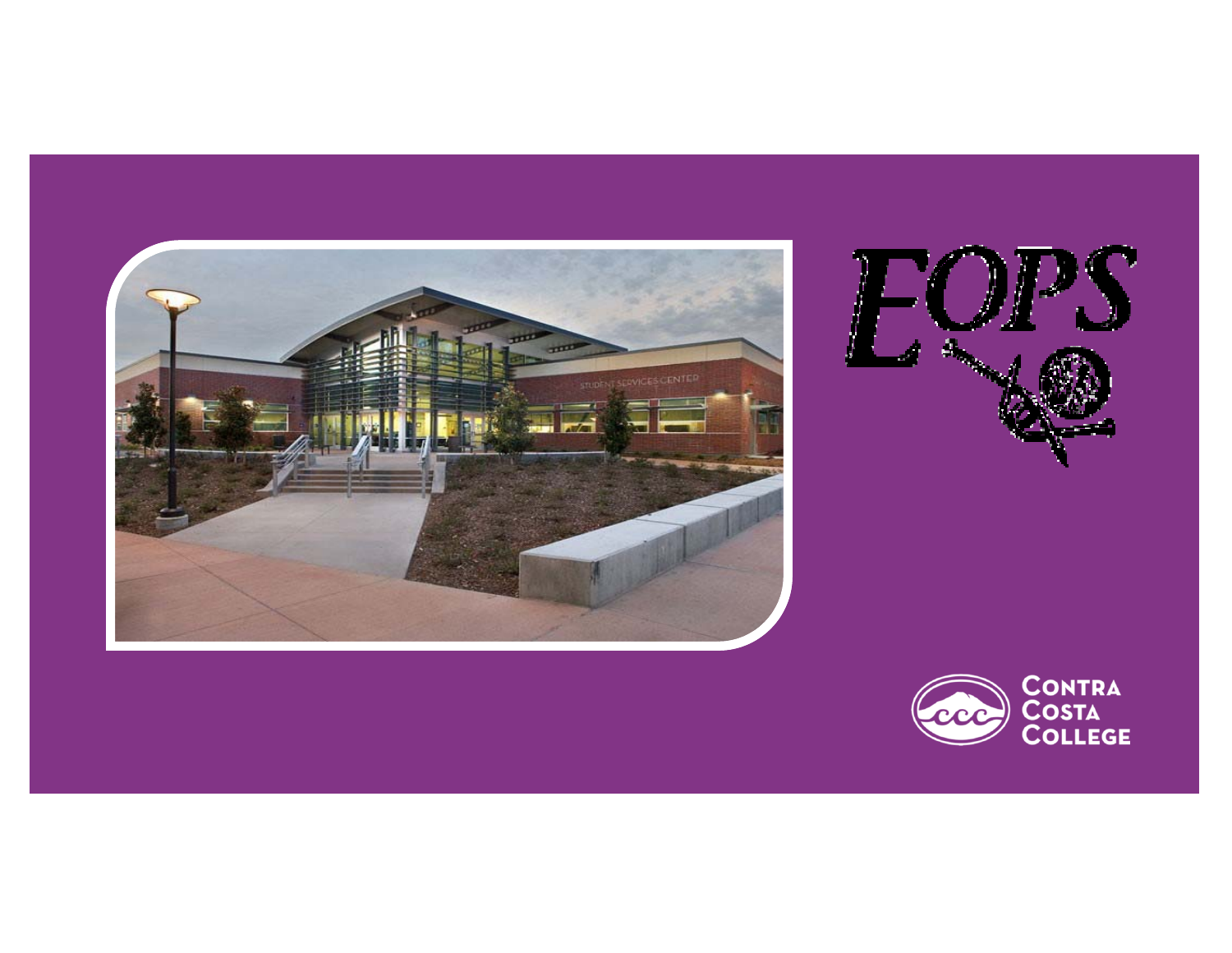## **What is EOPS?**



#### **The EOPS Mission**

EOPS is a state-funded, student support service program established to promote:

- $\bullet$ **Enrollment**
- •**Persistence**

 $\bullet$  Retention, and Success of students from low-income, underrepresented backgrounds in higher education by offering services that are above, beyond and in addition to services available to all Contra Costa students.



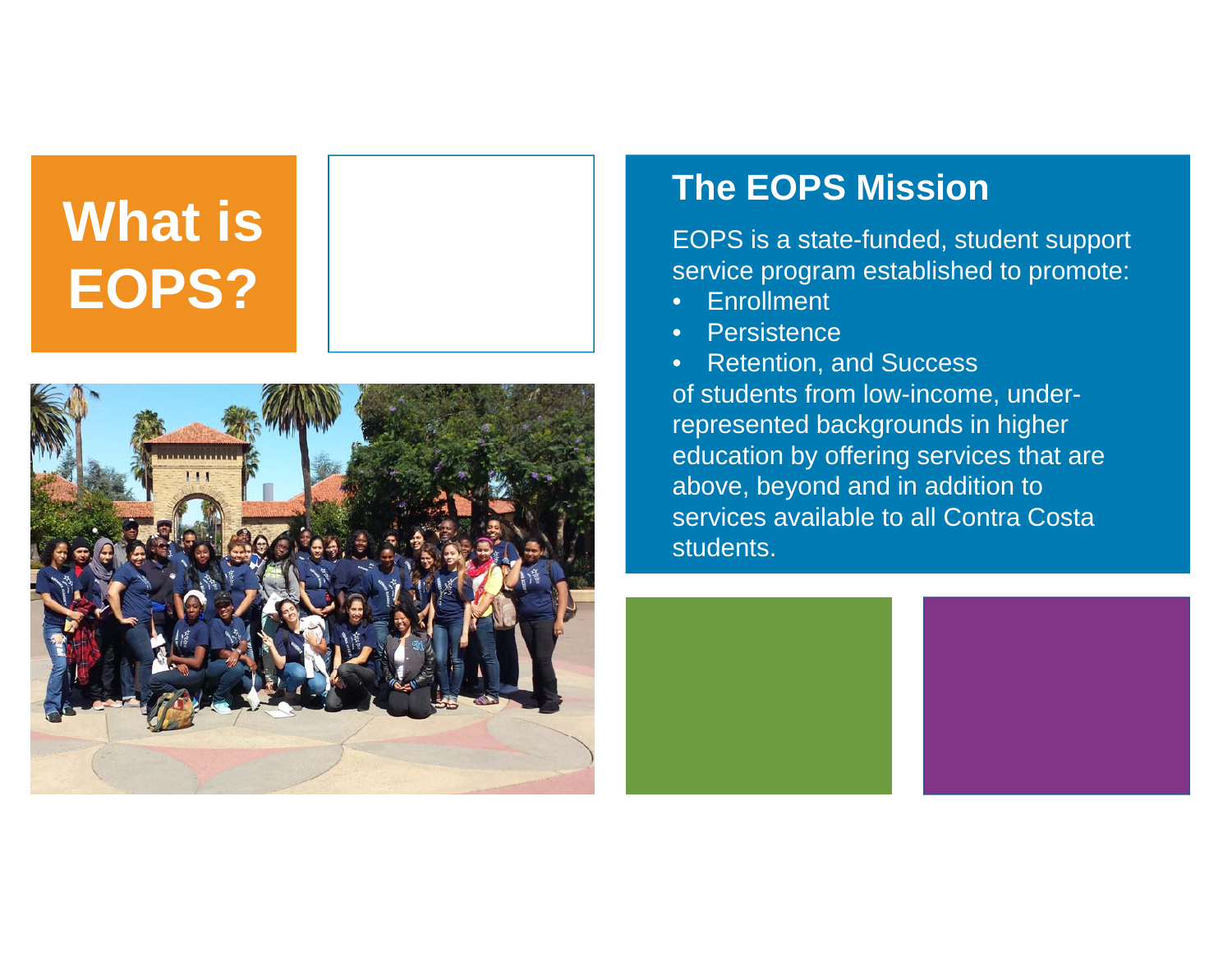## **WHAT WE DO!**



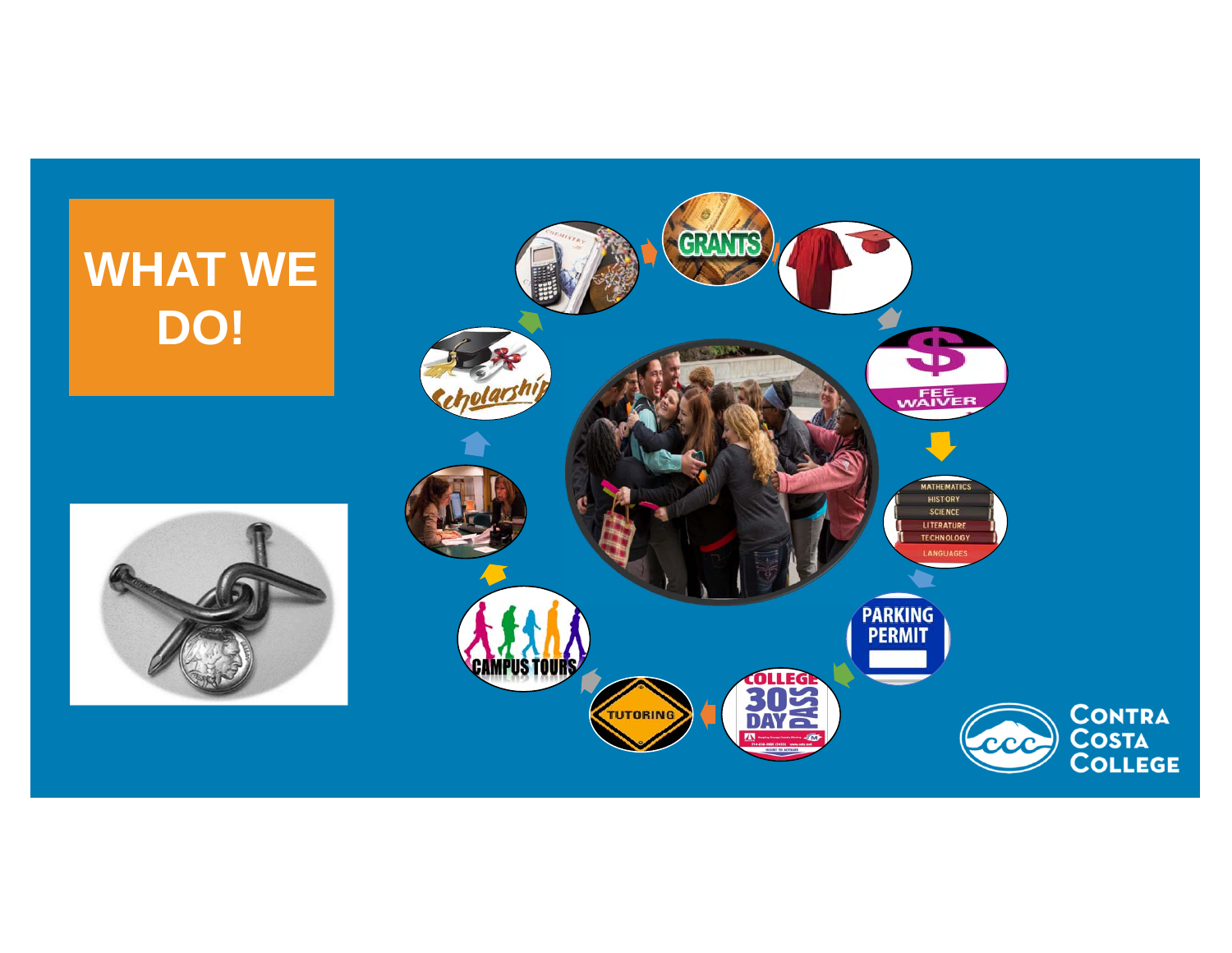

#### **Average cost of textbooks**

| __<br>- - - |  |
|-------------|--|
|             |  |

Math \$175.00 English \$100.00 History \$50.00 Science \$230.00

**Total Cost \$555.00**

**EOPS could pay up to \$300**

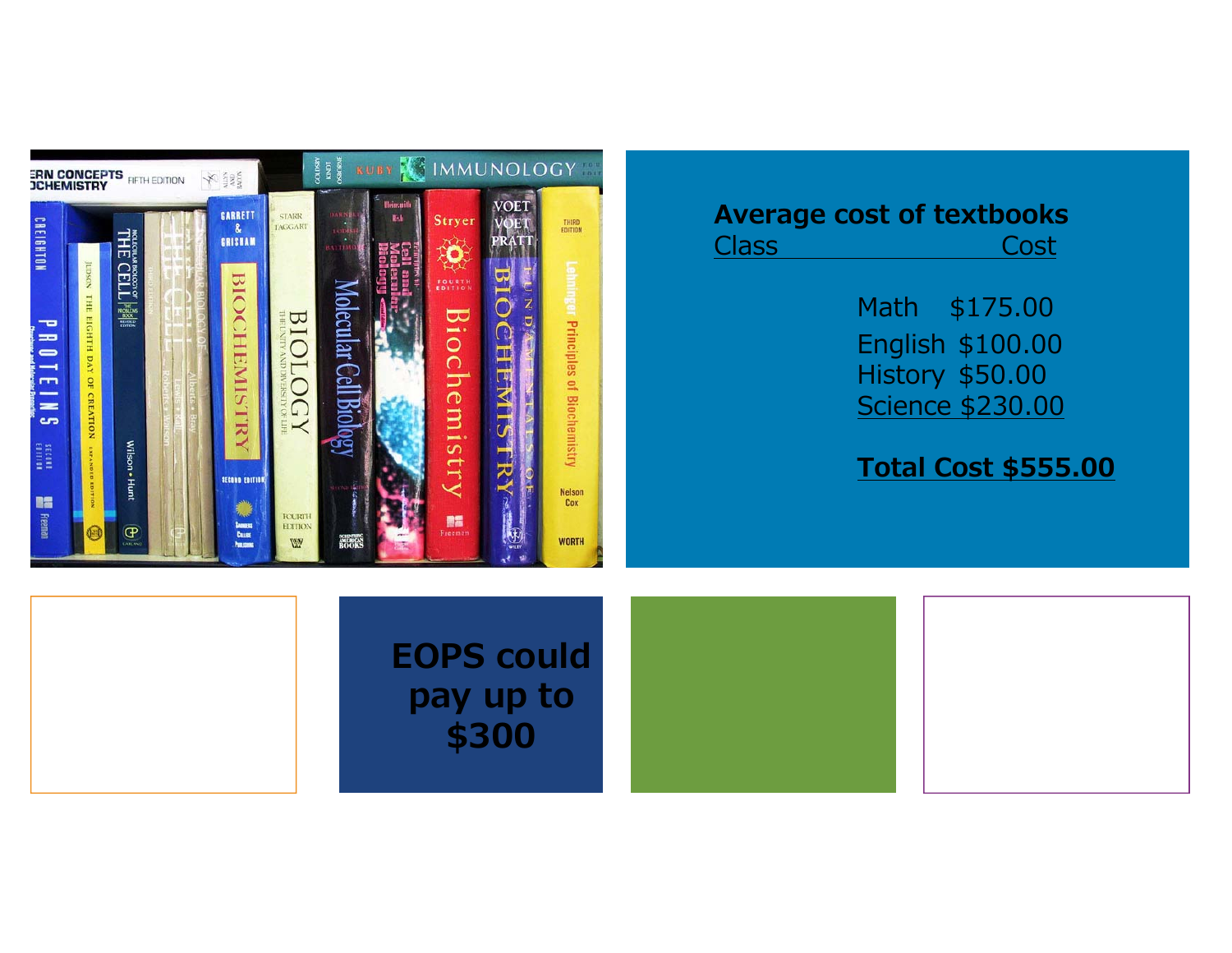## HOW DO I QUALIFY?

#### To qualify you must:



• **Be a California Resident** 

 **Be enrolled fulltime (12 units)**



• **Qualify for a Board of Governors Fee waiver (A or B)**

• **Have less than 70 degree applicable units** 

• **Have educational disadvantage**

#### *When do I access this service?*

**Applications will be available on May 20th at www.contracosta.edu/eops**

**Select Apply to EOPS**